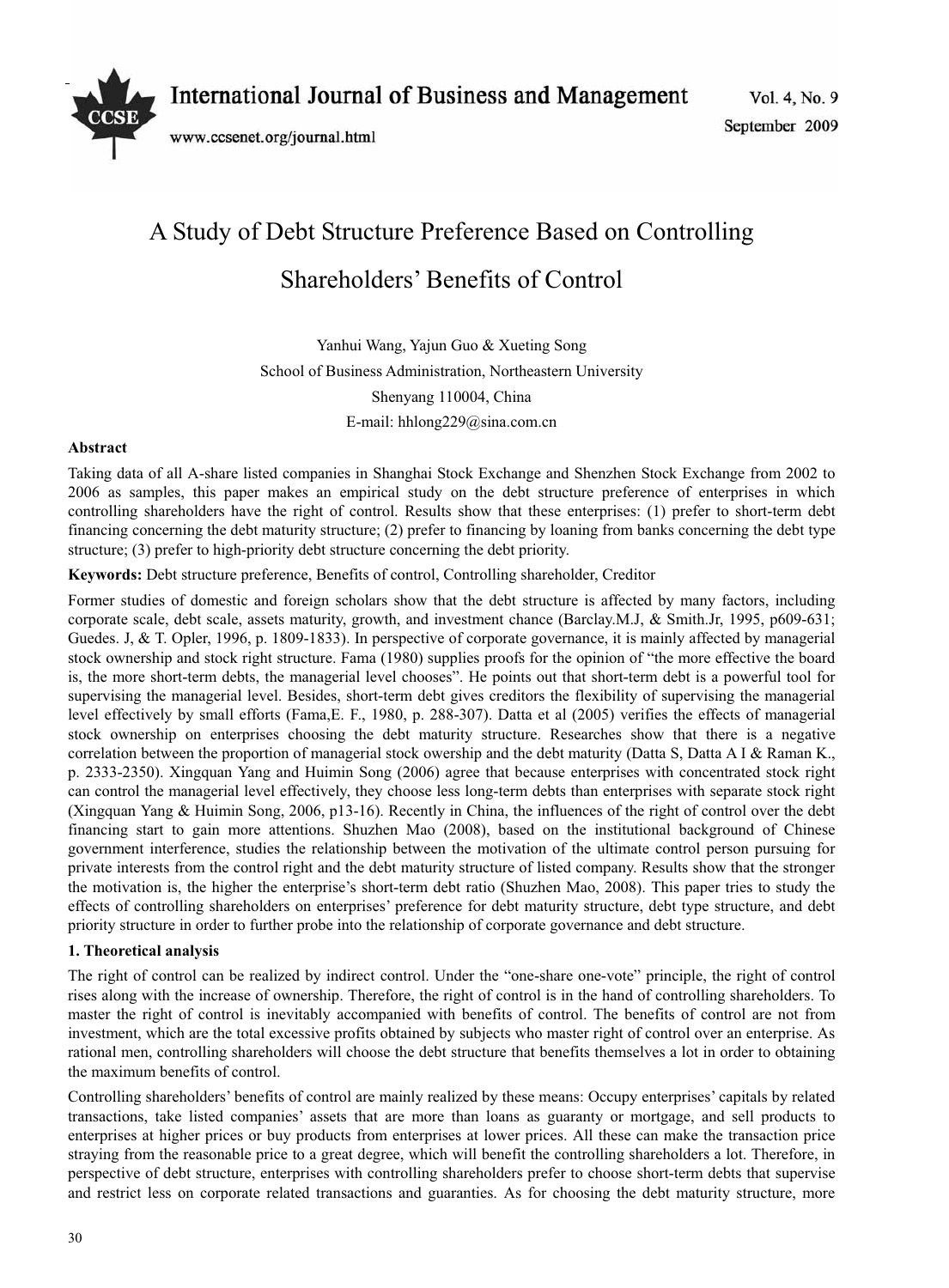restrictions concern long-term debts. Therefore, enterprises with controlling shareholders prefer to short-term debts. Concerning the choice of debt type structure, more complicated procedures are needed for issuing bonds. And the examinations and requirements for enterprises are higher. So, enterprises with controlling shareholders prefer to apply loans from banks. In perspective of debt priority structure, the higher the debt priority grade, the more the creditors' interests can be guaranteed. Then, the supervision on enterprises will become weak and controlling shareholders take the assets that are more than listed companies' loan scales as guaranties or mortgages. Therefore, enterprises with controlling shareholders prefer to the debt with higher priority grade.

#### **2. Design an empirical study**

#### *2.1 Sample selection and data sources*

In China most listed companies are reformed from state-owned enterprises. The rights of control of state-owned enterprises are completely in the hand of managerial level. Contrarily, in non-state-owned listed companies, for enterprises with relatively concentrative stock right, because of the information asymmetry derived from the imperfect of regulatory and supervision system, the controlling shareholders and the managerial level control the information that is out of the hand of more small and medium-sized shareholders and creditors. Non-state-owned enterprises may also face the problems of managerial level obtaining benefits of control. But compared with controlling shareholders obtaining benefits of control, these benefits of control tend to be less important because the right of control is mainly in the hand of controlling shareholders. In this paper, the non-state-owned listed companies with relatively concentrative stock right is sorted into the enterprises in which controlling shareholders control.

All data are from the CSMAR database, CCER Chinese financial database, and Resset database supplied by Guotaian Research Service Center. Some are processed manually based on the annual reports of listed companies in Shenzhen Stock Exchange and Shanghai Stock Exchange. This paper makes selection from samples: (1) delete banking financial listed companies; (2) delete companies whose annual auditing reports at the current year are non-standard and unpreserved opinions; (4) delete the listed companies that are listed at the current year; (5) delete companies with incomplete data.

#### *2.2 Select variables*

This paper adopts the common linear regression model for testing the causation relationship of variables. Furthermore, because the empirical study concerns many independent variables and dependent variables, we choose the PLS2 regression model that is for multiple variables for multiple variables.

(1) Explained variables (dependent variables)

Because the debt structure can be sorted into three types, as we set up a regression model of debt structure and make an empirical study based on the benefits of control, we need three regression models. Therefore, three types of explained variables are necessary.

a. Debt maturity structure: Debts can be classified into short-term debts and long-term debts. Use the short-term debts ratio to represent the debt maturity structure, namely short-term debts/total debts, SD.

b. Debt type structure: three types according to the sources of debts

Loans from banks: proportion of short-term debts, one-year long-term debts, and long-term debts to total debts (YHJK)

Commercial credit: proportion of business payable and funds received in advance to total debts (SYXY)

Bond: proportion of bonds payable to total debts (ZQ)

c. Debt priority structure: four types according to the priority of payment

Pledge and mortgage debt: proportion of pledge loans and mortgage loans to total debts (ZDY)

Guaranty debt: proportion of guaranty debts to total debts (BZZW)

Credit debt: proportion of credit debts to total debts (XYZW)

Other debts: proportion of other debts except pledge and mortgage debt, guaranty debt, and credit debt to total debts (QTZW)

(2) Explanatory variables (independent variables)

In studying the debt structure based on controlling shareholders' benefits of control, the benefits mainly include: to occupy listed companies' funds, to make listed companies to supply guaranties for debts, and to perform related transactions with listed companies. So, we take the three aspects as explanatory variables.

a. Benefits from occupying funds: to divide the net assets by the sum of the occupied funds, including business funds and non-business funds, occupied by the controlling shareholders and their related parties, namely zjzy

b. Benefits from guaranteeing from debts: to divide the net assets by the sum of guaranties offered by listed companies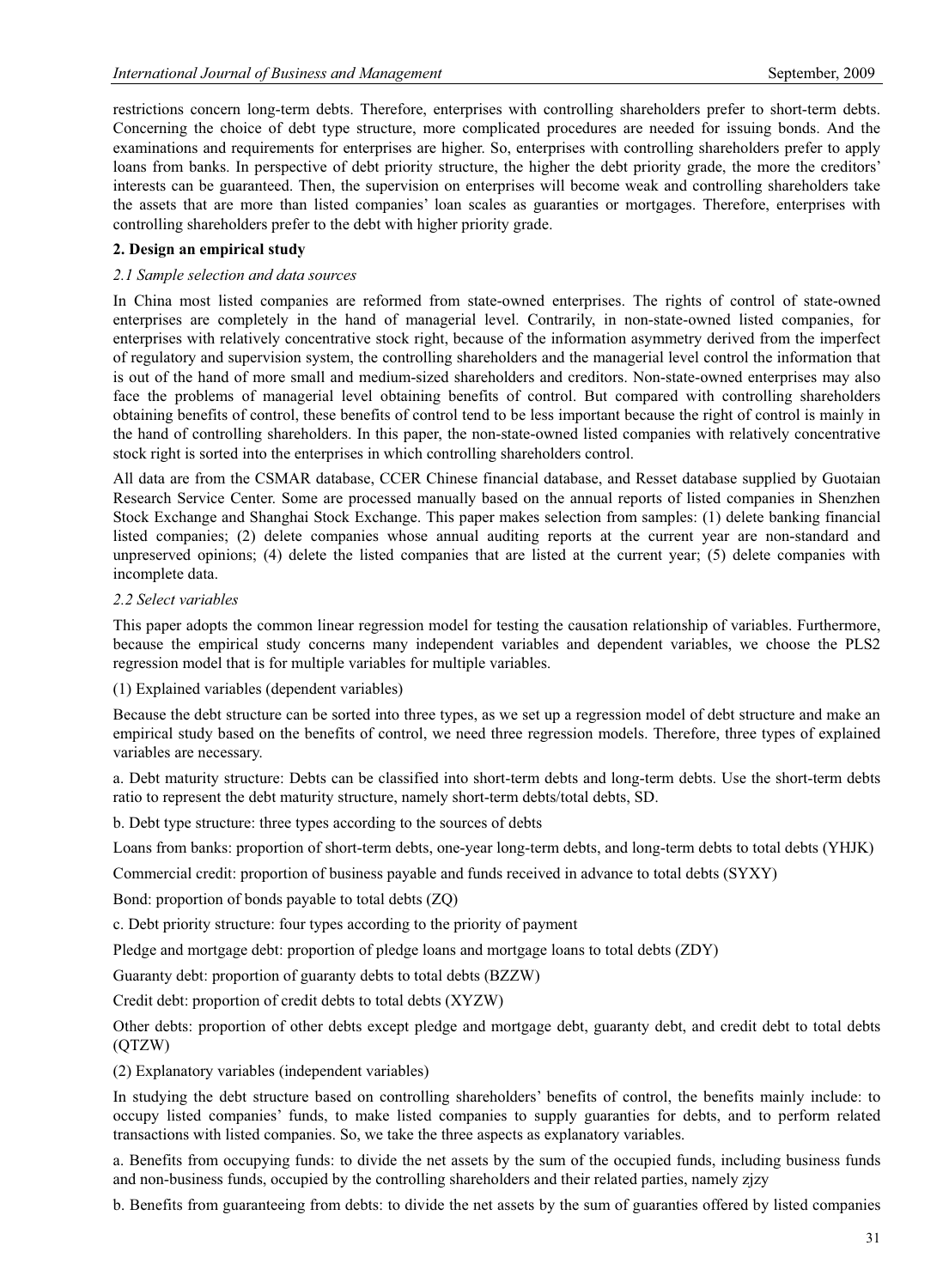# for the controlling shareholders and the related parties, namely zwdb

c. Benefits from related transactions: to divide the total operating income by the income from related transactions with listed companies, namely glsy

# (3) Control variables

Because enterprises' debt structure is under the influences of assets maturity, corporate scales, and debts scales and these influences can not be reflected by the benefits from control, here we take other main factors that may influence the debt structure as control variables. In specific, these variables are shown in Table 2 as follow.

# *2.3 Analyze the empirical results*

The regression results of effects of listed companies' controlling shareholders' benefits of control on debt maturity structure, type structure, and priority structure are shown in Table 3, 4, and 5 as follow.

From the regression results in Table 3, controlling shareholders' benefits of control have a positive correlation with debt maturity structure, which means the stronger the motivation for controlling shareholders pursuing for benefits of control (the higher the benefits of control), the higher the ratio of listed companies' short-term debts. Therein, the positive correlation between the benefits from occupying funds and the debt maturity structure is the most significant (Sig. = 0.003, be significant under the 0.01 level). Then, the positive correlation between the benefits from related transactions and the debt maturity structure is stronger. And last the positive correlation between the benefits from guaranties and the debt maturity structure is weakest.

From the regression results in Table 4, the benefits of control obtained by controlling shareholders have a significant positive correlation with bank loans (be significant under the 0.01 and 0.05 level respectively). Controlling shareholders' benefits of control have no significant impacts on bonds.

According to the regression results in Table 5, among the benefits of control obtained by controlling shareholders, there is a significant positive correlation between benefits from guaranteeing for debts and pledge and mortgage debts, and so does between benefits from occupying funds and related transactions and guaranty debts (be significant under 0.01 level). Besides, related transactions exert effects on other debts' priority structure. In other words, there is a relatively significant negative correlation between related transactions and credit debt (be significant under 0.01 level). There is a positive correlation between related transactions and pledge and mortgage debts. The negative correlation between related transactions and other debts is not significant. It means that there is a significant correlation between controlling shareholders' motivation of obtaining benefits by occupying listed companies' funds and guaranty debt. The motivation of obtaining benefits from guaranteeing for debts gives a priority to the pledge and mortgage debt in debt priority structure. The motivation of obtaining benefits from the related transactions makes controlling shareholders prefer to guaranty debt rather then credit debt. The motivation of obtaining benefits from related transactions has certain effects on controlling shareholders choosing the pledge and mortgage debt and the credit debt. But the effects are not significant.

# **3. Conclusion**

(1) Concerning the debt maturity structure, controlling shareholders prefer to short-term debts in order to obtain more benefits of control.

(2) Concerning the debt type structure, controlling shareholders prefer to applying loans from banks to certain degree. For listed companies with controlling shareholders, the debt type structure fluctuates dramatically during the sample term, what may be caused by the incomplete data of samples,

(3) Concerning the debt priority structure, controlling shareholders' behaviors are clearer. They prefer to debts with higher priorities rather than that with lower priorities.

# **References**

Barclay.M.J, & Smith.Jr. (1995). The maturity structure of corporate debt. *Journal of Finance*, No. 50, p. 609-631.

Fama,E. F. (1980). Agency problems and the theory of the firm. *Journal of Political Economy*, No. 88, p.288-307.

Guedes.J, & T. Opler. (1996). The determinants of the maturity of corporate debt issues. *Journal of Finance*, No.51, p.1809-1833.

Mao, Shuzhen. (1008). The ultimate control over personal income and listed companies' debt maturity structure. [Online] Available: www.baf.cuhk.edu.hk

Yang, Xingquan. (2006). An empirical study on the influencing factors of China listed companies' debt maturity structure. *Modernization of management*, No.1, p.13-16.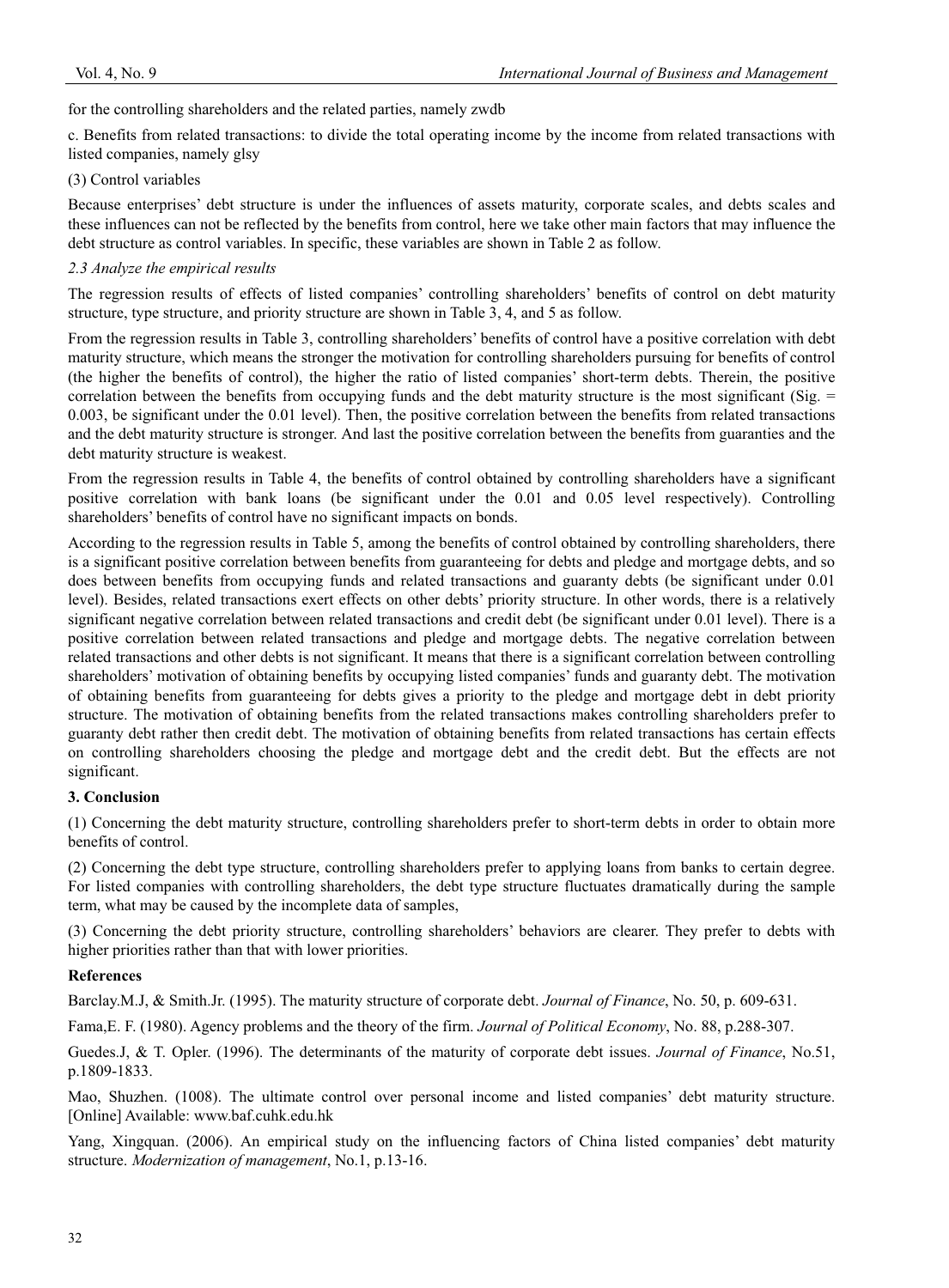# Table 1. Yearly distribution of sample enterprises with controlling shareholders.

| Year                    | 2002                | 2003 | 2004 | 2005 | 2006 | Total |
|-------------------------|---------------------|------|------|------|------|-------|
| Number<br>of<br>samples | Q <sub>1</sub><br>╯ | 105  |      | 139  | 150  | 498   |

Table 2. Name of variable and index calculation

| Variable                 | Name of variable                       |                                                 | Signal      | Variable description                                                                         |  |  |
|--------------------------|----------------------------------------|-------------------------------------------------|-------------|----------------------------------------------------------------------------------------------|--|--|
|                          | Debt maturity<br>structure             | $\alpha$ f<br>Ratio<br>short-term<br>debts      | <b>SD</b>   | Short-term debts / Total debts                                                               |  |  |
|                          |                                        | from<br>Loans<br>banks                          | <b>YHJK</b> | (Short-term debt + long-term debt) / Total<br>debts                                          |  |  |
|                          | Debt<br>type<br>structure              | Commercial<br>credit                            | <b>SYXY</b> | (Business funds payable + funds received<br>in advance) / Total debts                        |  |  |
| Explained                |                                        | Bond                                            | ZQ          | Bonds payable / Total debts                                                                  |  |  |
| variables                |                                        | Pledge<br>and<br>mortgage<br>debts              | <b>ZDY</b>  | (Pledge debt + mortgage debt) / Total<br>debts                                               |  |  |
|                          | Debt priority<br>structure             | Guaranty<br>debt                                | <b>BZZW</b> | Guaranty debt / Total debts                                                                  |  |  |
|                          |                                        | Credit debt                                     | <b>XYZW</b> | Credit debt / Total debts                                                                    |  |  |
|                          |                                        | Other debts                                     | <b>QTZW</b> | Other debts / Total debts                                                                    |  |  |
| Explanatory<br>variables | Controlling                            | Funds<br>occupation                             | <b>ZJZY</b> | The sum of funds occupied by controlling<br>shareholders and related parties / Net<br>assets |  |  |
|                          | shareholders'<br><b>benefits</b><br>of | Guaranty for<br>debt                            | <b>ZWDB</b> | Guaranties for controlling shareholders<br>and related parties / Net assets                  |  |  |
|                          | control                                | <b>Benefits</b><br>from related<br>transactions | <b>GLSY</b> | Total income from related transactions /<br>Total operational income                         |  |  |
| Control<br>variables     | Assets maturity                        |                                                 | AM          | Current assets / Total assets                                                                |  |  |
|                          | Corporate scale                        |                                                 | <b>SIZE</b> | Total assets' natural logarithm                                                              |  |  |
|                          | Debt scale                             |                                                 | <b>DB</b>   | Total liabilities / Total assets                                                             |  |  |

|  | Table 3. The regression results of debt maturity structure based on controlling shareholders' benefits of control. |  |
|--|--------------------------------------------------------------------------------------------------------------------|--|
|  |                                                                                                                    |  |

|                                                                       | B    | Std. Error |        | Sig. | <b>VIF</b> |  |  |
|-----------------------------------------------------------------------|------|------------|--------|------|------------|--|--|
| <b>Benefits</b><br>from<br>occupying funds                            | .060 | .020       | 2.987  | .003 | 1.068      |  |  |
| Benefits from debt<br>guaranty                                        | .091 | .052       | 1.733  | .084 | 1.062      |  |  |
| Benefits from related<br>transactions                                 | .021 | .010       | 2.058  | .040 | 1.043      |  |  |
| Assets maturity                                                       | .190 | .026       | 7.193  | .000 | 1.023      |  |  |
| Corporate scale                                                       | .031 | .006       | 5.076  | .000 | 1.020      |  |  |
| Debt scale                                                            | .486 | .023       | 21.305 | .000 | 1.058      |  |  |
| R Squared = $.565$ (Adjusted R Squared = $.560$ ); F=106.237, p=0.000 |      |            |        |      |            |  |  |